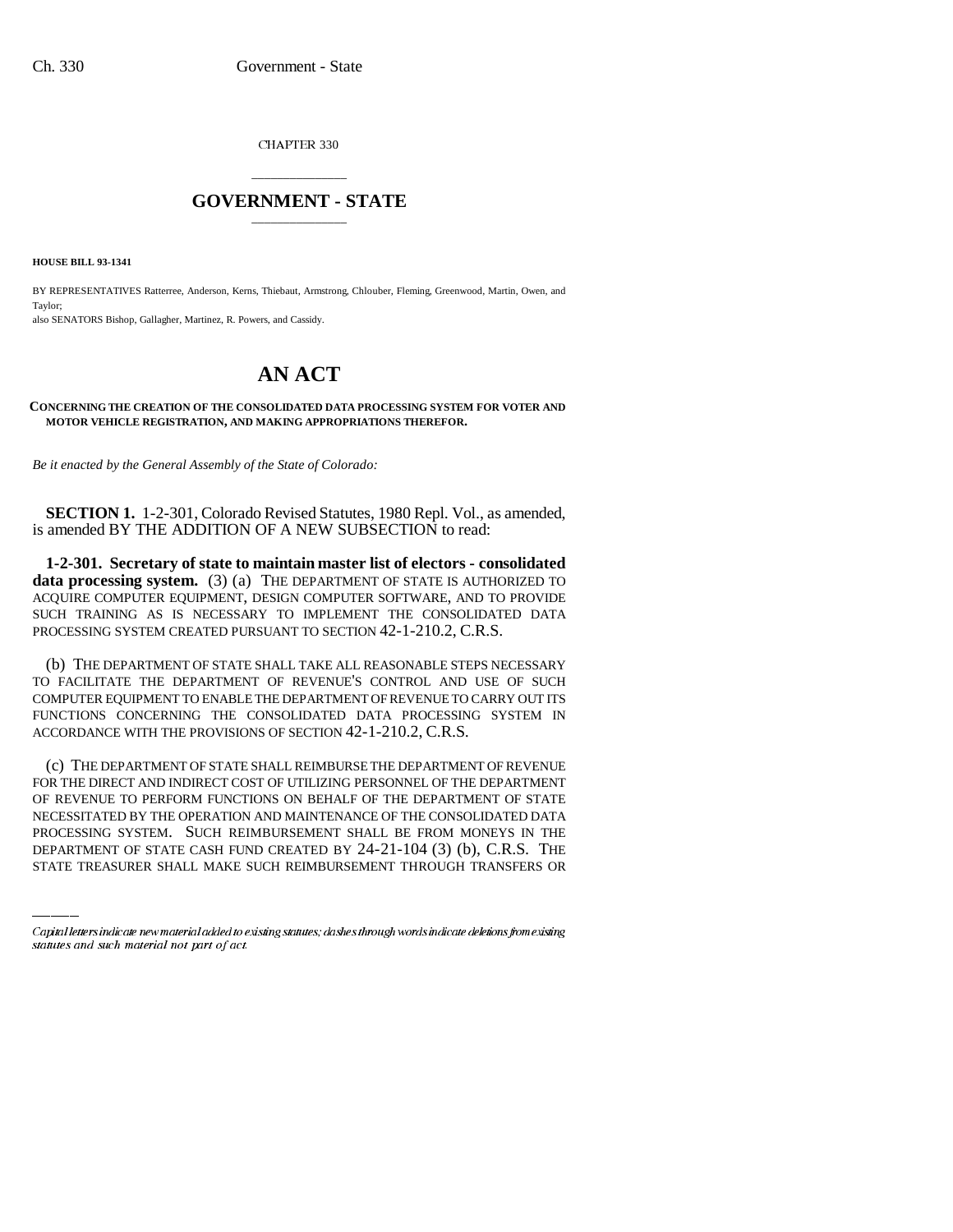PAYMENTS, AS THE CASE MAY BE, PURSUANT TO THE REIMBURSEMENT PROVISIONS OF THE MEMORANDUM OF UNDERSTANDING ENTERED INTO PURSUANT TO THE PROVISIONS OF SECTION 42-1-210.2 (2) (c), C.R.S.

**SECTION 2.** 1-2-302 (6), Colorado Revised Statutes, 1980 Repl. Vol., as amended, is amended to read:

**1-2-302. Maintenance of master list.** (6) The secretary of state shall determine and use other necessary means to maintain the master list of registered electors on a current basis. SUCH MEANS SHALL BE CONSISTENT WITH THE PROVISIONS OF SECTION 42-1-210.2, C.R.S.

**SECTION 3.** 42-1-210.1 (1), Colorado Revised Statutes, 1984 Repl. Vol., is amended to read:

**42-1-210.1. Distributive data processing system.** (1) The department is hereby authorized to develop and manage a statewide distributive data processing system. This system is to provide the necessary data processing equipment and software to:

(a) Aid the authorized agents of the department in processing motor vehicle registration and title documents; AND

(b) ESTABLISH, OPERATE, AND MAINTAIN A TELECOMMUNICATIONS NETWORK WHICH PROVIDES ACCESS FROM THE OFFICES OF COUNTY CLERK AND RECORDERS TO THE MASTER LIST OF REGISTERED ELECTORS MAINTAINED PURSUANT TO SECTIONS 1-2-301 AND 1-2-302, C.R.S. THE DEPARTMENT OF STATE SHALL PROVIDE SUCH COMPUTER EQUIPMENT AS IS NECESSARY TO ESTABLISH, OPERATE, AND MAINTAIN SUCH SERVICE.

**SECTION 4.** 42-1-210.1 (4), Colorado Revised Statutes, 1984 Repl. Vol., as amended, is amended BY THE ADDITION OF A NEW PARAGRAPH to read:

**42-1-210.1. Distributive data processing system.** (4) (c) THERE IS HEREBY CREATED A SUBCOMMITTEE OF THE AUTHORIZED AGENTS' ADVISORY COMMITTEE FOR THE PURPOSE OF FACILITATING THE CONSOLIDATED DATA PROCESSING SYSTEM CREATED PURSUANT TO SECTION 42-1-210.2. THE MEMBERS OF THE SUBCOMMITTEE SHALL BE APPOINTED IN ACCORDANCE WITH THE MEMORANDUM OF UNDERSTANDING ENTERED INTO PURSUANT TO PARAGRAPH (c) OF SUBSECTION (2) OF SECTION 42-1-210.2.

**SECTION 5.** Part 2 of article 1 of title 42, Colorado Revised Statutes, 1984 Repl. Vol., as amended, is amended BY THE ADDITION OF A NEW SECTION to read:

**42-1-210.2. Consolidated data processing system - voter registration.** (1) THE GENERAL ASSEMBLY HEREBY FINDS AND DECLARES THAT THERE IS A NEED FOR COORDINATION BETWEEN THE DEPARTMENT OF REVENUE AND THE DEPARTMENT OF STATE REGARDING THE CONSOLIDATED USE OF DATA PROCESSING SYSTEMS UTILIZED FOR VOTER AND MOTOR VEHICLE REGISTRATION. THE GENERAL ASSEMBLY FINDS THAT CONSOLIDATING SUCH SYSTEMS WILL RESULT IN SIGNIFICANT SAVINGS TO THE STATE AND WILL FOSTER IMPROVED SERVICE AND EFFICIENCY. TOWARD THAT END, THERE SHALL BE CREATED A CONSOLIDATED DATA PROCESSING SYSTEM FOR THE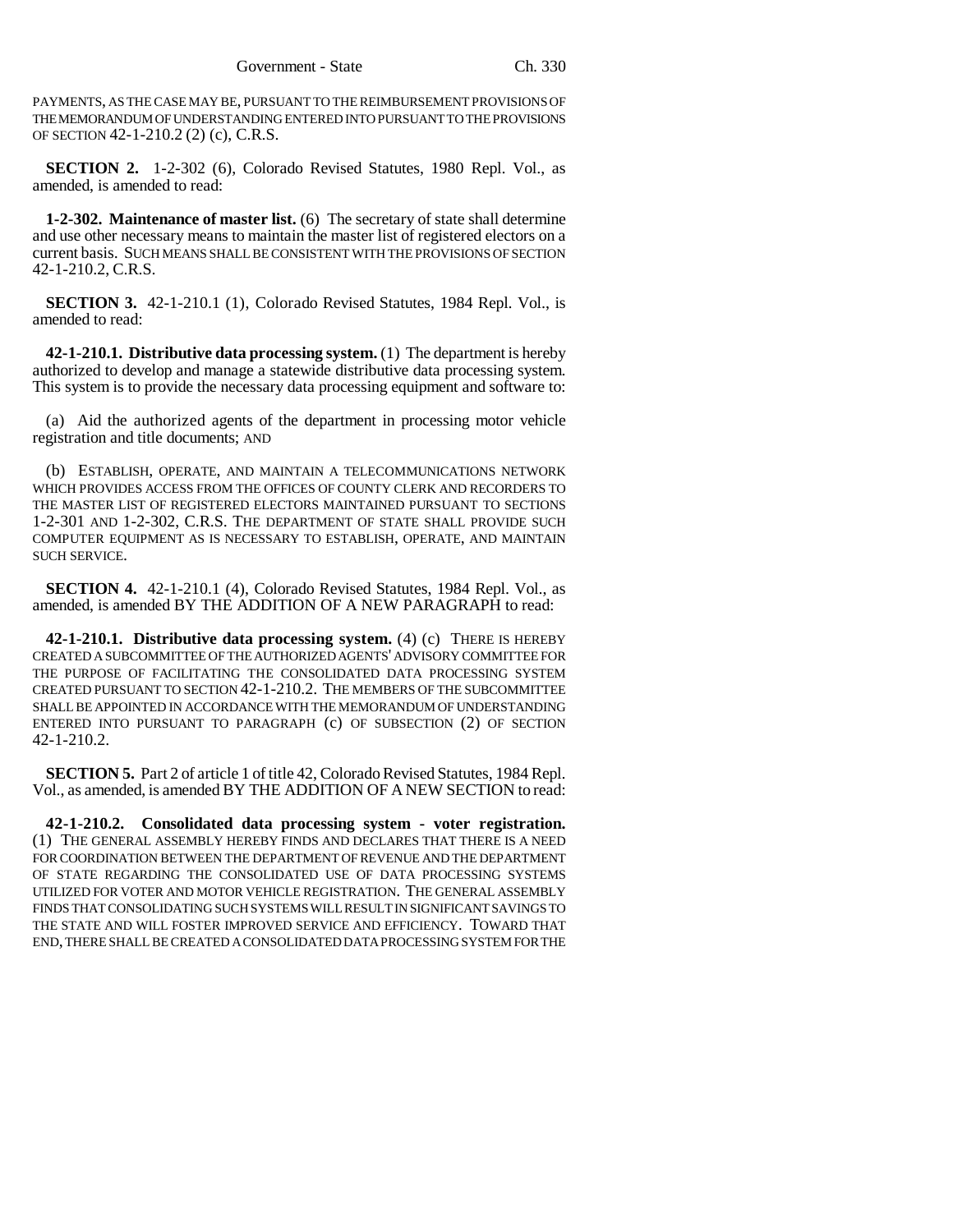PURPOSE OF OPERATING VOTER REGISTRATION ON THE DISTRIBUTIVE DATA PROCESSING SYSTEM MANAGED BY THE DEPARTMENT OF REVENUE PURSUANT TO SECTION 42-1-210.1.

(2) (a) THE DEPARTMENT OF REVENUE SHALL ESTABLISH, OPERATE, AND MAINTAIN SUCH COMPUTER SERVICES WITHIN THE DISTRIBUTIVE DATA PROCESSING SYSTEM AS ARE NECESSARY TO MAINTAIN A TELECOMMUNICATIONS NETWORK WHICH PROVIDES ACCESS FROM THE OFFICES OF COUNTY CLERK AND RECORDERS TO THE MASTER LIST OF REGISTERED ELECTORS MAINTAINED IN THE MANNER PRESCRIBED BY SECTIONS 1-2-301 AND 1-2-302,C.R.S. THE PROVISION OF SUCH SERVICE SHALL BE DELIVERED IN ACCORDANCE WITH THE STANDARDS SET FORTH IN THE MEMORANDUM OF UNDERSTANDING ENTERED INTO PURSUANT TO THE PROVISIONS OF PARAGRAPH (c) OF THIS SUBSECTION (2).

(b) THE DEPARTMENT OF REVENUE SHALL EXERCISE SUCH CONTROL AND USE OF THE COMPUTER EQUIPMENT ACQUIRED BY THE DEPARTMENT OF STATE PURSUANT TO SECTION 1-2-301 (3), C.R.S., AS IS NECESSARY TO ESTABLISH, OPERATE, AND MAINTAIN THE CONSOLIDATED DATA PROCESSING SYSTEM.

(c) NO LATER THAN JUNE 30, 1993, THE DEPARTMENT OF REVENUE, THE DEPARTMENT OF STATE, AND THE JOINT BUDGET COMMITTEE SHALL EXECUTE A MEMORANDUM OF UNDERSTANDING FOR THE PURPOSE OF ENSURING THE ORDERLY IMPLEMENTATION OF THE COUNTY PILOT PROGRAM BY AUGUST 1, 1994, AND ENSURING FULL IMPLEMENTATION OF THE CONSOLIDATED DATA PROCESSING SYSTEM BY NOVEMBER 1, 1995. THE MEMORANDUM SHALL ESTABLISH THE AGREEMENT OF THE PARTIES WITH REGARD TO:

(I) THE SCOPE OF THE COUNTY PILOT PROGRAM TO BE IMPLEMENTED BY AUGUST 1, 1994;

(II) THE SPECIFIC SERVICE TO BE PROVIDED BY THE DEPARTMENT OF REVENUE TO ENSURE THAT THE TELECOMMUNICATIONS NETWORK WHICH PROVIDES ACCESS FROM THE OFFICES OF THE COUNTY CLERK AND RECORDERS TO THE MASTER LIST OF REGISTERED ELECTORS IS MAINTAINED IN THE MANNER PRESCRIBED BY SECTIONS 1-2-301 AND 1-2-302, C.R.S.;

(III) THE METHOD OF CALCULATING AND VERIFYING THE DIRECT AND INDIRECT COST OF UTILIZING PERSONNEL OF THE DEPARTMENT OF REVENUE ON BEHALF OF THE DEPARTMENT OF STATE TO PERFORM FUNCTIONS NECESSITATED BY THE IMPLEMENTATION OF THE CONSOLIDATED DATA PROCESSING SYSTEM;

(IV) THE METHOD OF REIMBURSEMENT TO THE DEPARTMENT OF REVENUE FOR THE COST OF SUCH PERSONNEL FROM THE DEPARTMENT OF STATE CASH FUND CREATED BY SECTION 24-21-104 (3) (b), C.R.S.;

(V) THE APPOINTMENT OF MEMBERS TO THE SUBCOMMITTEE OF THE AUTHORIZED AGENTS' ADVISORY COMMITTEE CREATED BY PARAGRAPH (c) OF SUBSECTION (4) OF SECTION 42-1-210.1 AND THE FUNCTIONS TO BE CARRIED OUT BY SUCH SUBCOMMITTEE; AND

(VI) SUCH ADDITIONAL INFORMATION AS IS NECESSARY AND APPROPRIATE TO